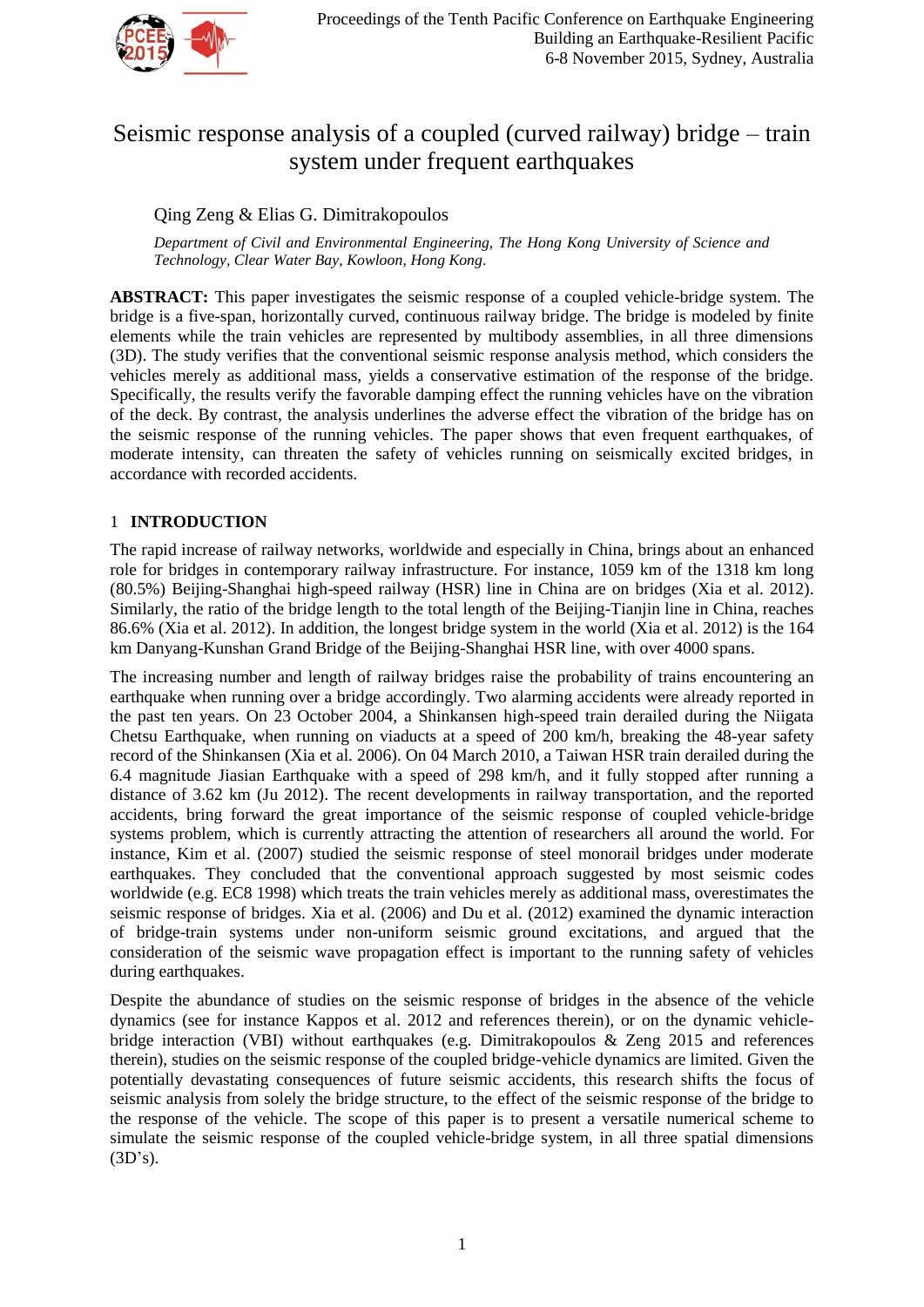

*Figure 1. The examined curved railway bridge: (a) elevation, (b) plan view.* 

<span id="page-1-0"></span>

<span id="page-1-1"></span>*Figure 2. The vehicle model (a) elevation view, (b) back view, (c) top view, and (d) terminology.* 

# 2 **PROPOSED MODEL**

#### 2.1 **Bridge modelling**

[Figure 1](#page-1-0) plots the bridge examined in the study, which is a horizontally curved continuous concrete double-line railway bridge in a seismic prone area. The radius of curvature is 750 m and the length of the bridge is 207 m [\(Figure 1\)](#page-1-0). The complete geometrical model of the bridge is built with finite elements. The equation of motion (EOM) of the bridge system takes the form:<br>  $\mathbf{M}^B \ddot{\mathbf{u}}^B + \mathbf{C}^B \dot{\mathbf{u}}^B + \mathbf{K}^B \mathbf{u}^B - \mathbf{W}^B_N \lambda_N - \mathbf{W}^B_T \lambda_T = \mathbf{F}^B$ 

$$
\mathbf{M}^{B} \ddot{\mathbf{u}}^{B} + \mathbf{C}^{B} \dot{\mathbf{u}}^{B} + \mathbf{K}^{B} \mathbf{u}^{B} - \mathbf{W}_{N}^{B} \lambda_{N} - \mathbf{W}_{T}^{B} \lambda_{T} = \mathbf{F}^{B}
$$
\n(1)

where, the superscript  $\left(\begin{array}{cc} \end{array}\right)^B$  denotes the bridge system and throughout this paper, the upper-dot indicates the differentiation with respect to time.  $\mathbf{u}^B$  is the displacement vector of the bridge,  $\mathbf{F}^B$  is the vector of the loads of the bridge, containing the seismic loadings when considered:

<span id="page-1-2"></span>
$$
\mathbf{F}^B = -_I \ddot{\mathbf{r}}_{OO^G} \delta^B \mathbf{M}^B
$$
 (2)

in which  $I_{I_{OO}^c}$  is the ground acceleration at the base of the bridge, and  $\delta^B$  is a unit vector connecting the components of the seismic excitation to the pertinent DOF's of the bridge.  $W^B_N$  and  $W_T^B$  are the pertinent direction matrices, containing the linear shape functions for the axial and torsional degrees of freedom (DOF's) and the cubic (Hermitian) shape functions for the flexural DOF's (Cook 2007), corresponding to the contact forces  $\lambda_N$  and  $\lambda_T$  (Section 2.3). The effective (reduced) flexural stiffness of the piers and the effective stiffness of the deck due to the cracking of the concrete section during an earthquake is taken as half the uncracked stiffness (EC8 1998). The focus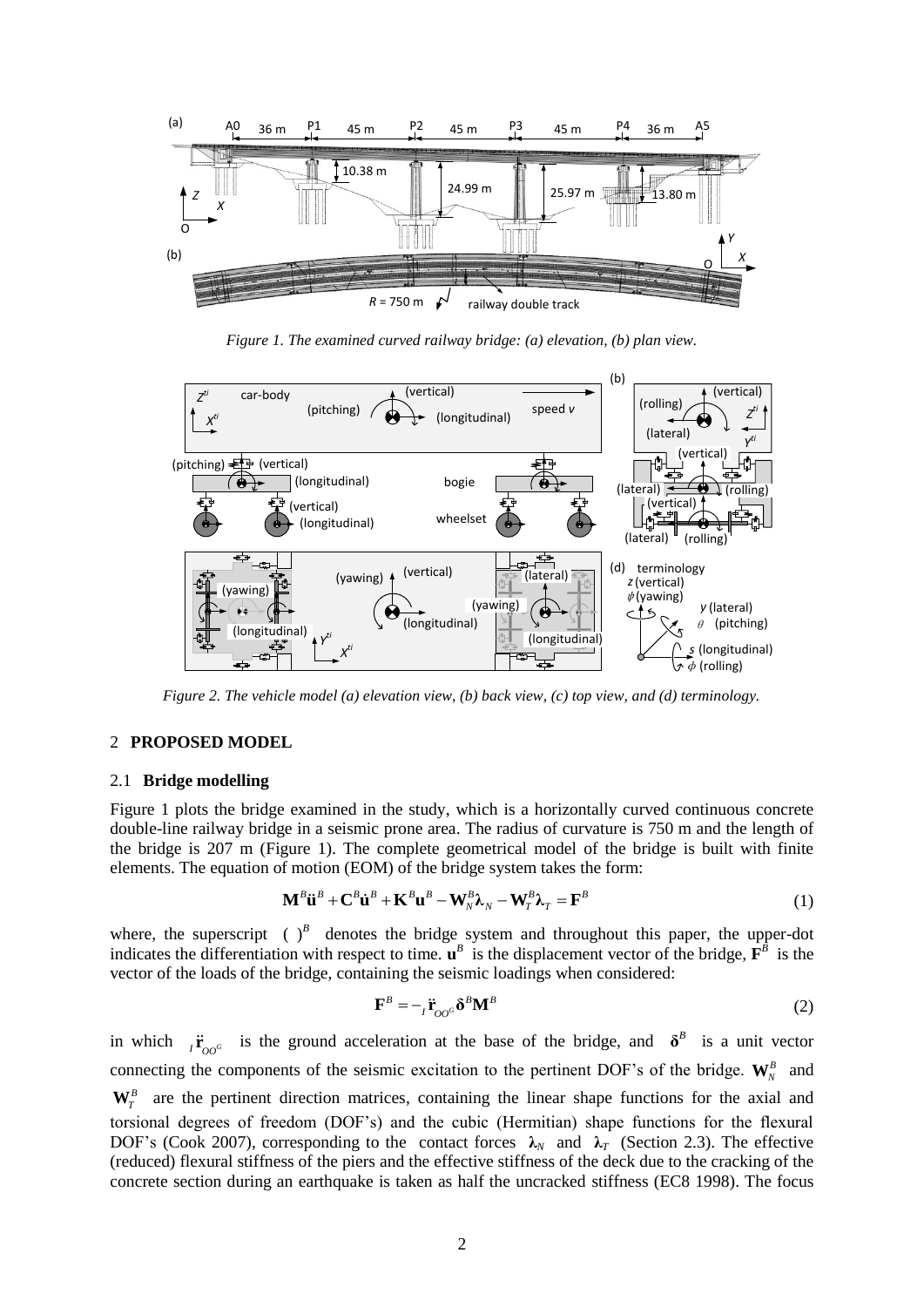herein is on frequent, low amplitude earthquake excitations that do not activate the isolation system (e.g. the friction pendulums), or do not force the bridge to behave inelastically/nonlinearly. The study assumes a hypothetical bridge model, considering a monolithic connection between the deck and the piers under moderate earthquakes. For simplicity, the study assumes the piers are fixed at the base.

#### 2.2 **Vehicle modelling**

In this study, each train vehicle is modelled as a multibody assembly. The vehicle consists of one carbody, two bogies and four wheelsets [\(Figure 2\)](#page-1-1). All components are considered as rigid bodies, neglecting their elastic deformations. The distinct components are connected with springs and dampers, simulating the suspension system. The total DOF's of each vehicle is 38: the car-body and the bogies have 6 DOF's each, and each wheelset holds 5 DOF's [\(Figure 2\)](#page-1-1).

To describe the motion of the vehicle running along a horizontally curved path, the study employs an additional *moving trajectory system TI*, except from the inertial system *I* and the body-fixed system *IR*. The motion of the *moving trajectory system* is defined by a time-dependent coordinate, the arc length *s*<sup>*i*</sup>. The EOM for the vehicle subsystem is:<br>  $\mathbf{M}^V \ddot{\mathbf{u}}^V + \mathbf{C}^V \dot{\mathbf{u}}^V + \mathbf{K}^V \mathbf{u}^V - \mathbf{W}^V_N \lambda_N - \mathbf{W}^V_T \lambda_T = \mathbf{F}^V$ 

<span id="page-2-0"></span>
$$
\mathbf{M}^V \ddot{\mathbf{u}}^V + \mathbf{C}^V \dot{\mathbf{u}}^V + \mathbf{K}^V \mathbf{u}^V - \mathbf{W}_N^V \lambda_N - \mathbf{W}_T^V \lambda_T = \mathbf{F}^V
$$
 (3)

where the superscript ( )<sup>*V*</sup> denotes the vehicle system. The mass matrix  $\mathbf{M}^{V}(t)$  is time-dependent, due to the curvature of the running path,. Considering a specific rigid body component of the vehicle (with

a superscript *i*), e.g. a wheelset, its mass submatrix takes the form:  
\n
$$
\mathbf{M}^{i}(t) =_{I} \mathbf{L}^{i}(t)^{T} m^{i}{}_{I} \mathbf{L}^{i}(t) +_{I R} \mathbf{H}^{i}(t)^{T} {}_{I R} \mathbf{I}^{i}{}_{\theta\theta} {}_{I R} \mathbf{H}^{i}(t)
$$
\n(4)

where  $m^i$  is the mass of the rigid body *i* and  $_R I^i_{\theta\theta}$  is the inertia tensor about the principal axes.  $I_I$ **L**<sup>*i*</sup>(*t*) and  $I_R$ **H**<sup>*i*</sup>(*t*) are time-varying velocity transformation matrices, pertaining to the translational and the rotational DOF's. The left-subscripts  $I(\ )$  and  $I(R)$  denote the reference systems each vector/matrix is referring to.  $K^V$  and  $C^V$  are the stiffness matrix and the damping matrix of the vehicle, given in Antol n et al. (2013).  $W_N^V$  and  $W_T^V$  are the pertinent contact direction matrices, corresponding to normal and tangential contact forces  $\lambda_N$  and  $\lambda_T$ .  $\mathbf{F}^V$  is the vector of external forces:

$$
\mathbf{F}^V = \mathbf{F}_g^V + \mathbf{F}_v^V + \mathbf{F}_G^V \tag{5}
$$

where  $\mathbf{F}_{g}^{V}$  is the gravitational force vector;  $\mathbf{F}_{v}^{V}$  is the inertial force vector, which contains the centrifugal forces and the coriolis forces due to the running curved path. The inertial force vector  $\mathbf{F}_{\nu}$ (due to the curved trajectory) of a single rigid body *i* is:<br>  $\mathbf{F}^i = -m^i \cdot \mathbf{L}^i(t)^T \cdot \mathbf{v}^i = -\mathbf{H}^i(t)^T (\cdot \mathbf{L}^i)$ 

ed trajectory) of a single rigid body *i* is:  
\n
$$
\mathbf{F}_{\nu}^{i} = -m^{i} {}_{I} \mathbf{L}^{i} (t)^{T} {}_{I} \gamma_{R}^{i} - {}_{I R} \mathbf{H}^{i} (t)^{T} \Big( {}_{I R} \mathbf{I}_{\theta\theta}^{i} {}_{I R} \gamma_{\alpha}^{i} + {}_{I R} \boldsymbol{\omega}^{i} \times \Big( {}_{I R} \mathbf{I}_{\theta\theta}^{i} {}_{I R} \boldsymbol{\omega}^{i} \Big) \Big)
$$
\n(6)

where  ${}_{iR}\omega^{i}$  is the angular velocity vector of the rigid body. The vectors  ${}_{i}\gamma^{i}_{R}$  and  ${}_{iR}\gamma^{i}_{\alpha}$  are additional quadratic velocity terms, due to the time-differentiation of the absolute translational and absolute angular velocities, respectively (Dimitrakopoulos & Zeng 2015).  $\mathbf{F}_G^V$  is the seismic loading on the vehicle system:

$$
\mathbf{F}_{G}^{i} = -m_{I}^{i} \mathbf{L}^{i} (t)^{\mathrm{T}}_{I} \ddot{\mathbf{r}}_{OO^{G}}
$$
 (7)

## 2.3 **Vehicle-bridge interaction**

Based on the EOM's [\(1\)](#page-1-2) and [\(3\),](#page-2-0) the EOM of the coupled vehicle-bridge system is:<br>  $\mathbf{M}^* \ddot{\mathbf{u}} + \mathbf{C} \dot{\mathbf{u}} + \mathbf{K} \mathbf{u} - \mathbf{W}_N \boldsymbol{\lambda}_N - \mathbf{W}_T \boldsymbol{\lambda}_T = \mathbf{F}$ 

$$
\mathbf{M}^* \ddot{\mathbf{u}} + \mathbf{C} \dot{\mathbf{u}} + \mathbf{K} \mathbf{u} - \mathbf{W}_N \lambda_N - \mathbf{W}_T \lambda_T = \mathbf{F}
$$
 (8)

where the global displacement vector  $\bf{u}$ , the global mass  $\bf{M}^*$ , the stiffness  $\bf{K}$  and damping  $\bf{C}$  matrix and the global force vector **F** are created by gathering the pertinent matrices of the two individual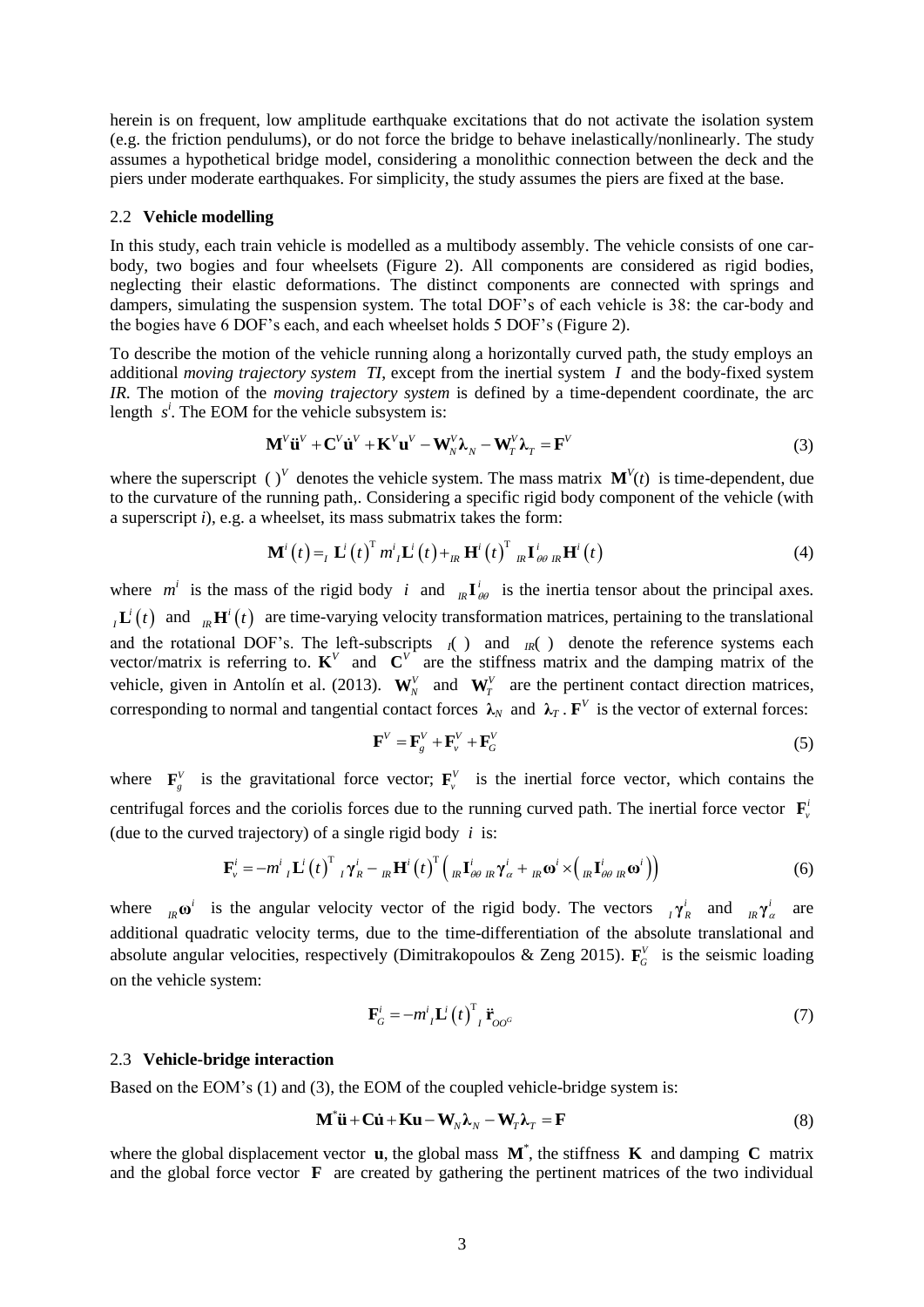subsystems as:

ns as:  
\n
$$
\mathbf{u} = \begin{bmatrix} \mathbf{u}^V \\ \mathbf{u}^B \end{bmatrix}, \mathbf{M}^* = \begin{bmatrix} \mathbf{M}^V & \mathbf{0} \\ \mathbf{0} & \mathbf{M}^B \end{bmatrix}, \ \mathbf{C} = \begin{bmatrix} \mathbf{C}^V & \mathbf{0} \\ \mathbf{0} & \mathbf{C}^B \end{bmatrix}, \ \mathbf{K} = \begin{bmatrix} \mathbf{K}^V & \mathbf{0} \\ \mathbf{0} & \mathbf{K}^B \end{bmatrix}, \ \mathbf{F} = \begin{bmatrix} \mathbf{F}^V \\ \mathbf{F}^B \end{bmatrix}
$$
\n(9)

In the normal direction of contact, the study assumes that the wheel is always in contact with the rail a "rigid-contact" assumption, which is checked after each analysis. As a kinematic constraint, this assumption assumes that the relative acceleration between the wheel and the rail is zero. In the tangential direction of contact, the rolling contact between the wheel and the rail generates the lateral and the longitudinal creep forces, and the spin moments. To account for the high creepage between the wheel and the rail during earthquakes, the calculation of the creep forces adopts the nonlinear Shen-Hedrick-Euristic creep model (Shen et al. 1983). The EOM for the coupled bridge-vehicle system can take the form (Dimitrakopoulos & Zeng 2015):<br>  $\mathbf{M}^*(t)\ddot{\mathbf{u}}(t) + \mathbf{C}^*(t)\dot{\mathbf{u}}(t) + \mathbf{K}^*(t)\mathbf{u}(t) = \mathbf{F}^*(t)$ 

<span id="page-3-1"></span><span id="page-3-0"></span>
$$
\mathbf{M}^*(t)\ddot{\mathbf{u}}(t) + \mathbf{C}^*(t)\dot{\mathbf{u}}(t) + \mathbf{K}^*(t)\mathbf{u}(t) = \mathbf{F}^*(t)
$$
\n(10)

with:

$$
\mathbf{M}^{*}(t)\ddot{\mathbf{u}}(t) + \mathbf{C}^{*}(t)\dot{\mathbf{u}}(t) + \mathbf{K}^{*}(t)\mathbf{u}(t) = \mathbf{F}^{*}(t)
$$
\n(10)\n
$$
\begin{aligned}\n\mathbf{C}^{*}(t) &= \left[\mathbf{E} - \mathbf{W}_{N}(t)\mathbf{G}_{NN}^{-1}(t)\mathbf{W}_{N}^{-T}(t)\mathbf{M}^{*-1}(t)\right](\mathbf{C} + \mathbf{C}_{\xi}(t)) + 2\nu \mathbf{W}_{N}(t)\mathbf{G}_{NN}^{-1}(t)\mathbf{W}_{N}^{*T}(t) \\
\mathbf{K}^{*}(t) &= \left[\mathbf{E} - \mathbf{W}_{N}(t)\mathbf{G}_{NN}^{-1}(t)\mathbf{W}_{N}^{-T}(t)\mathbf{M}^{*-1}(t)\right]\mathbf{K} + \nu^{2}\mathbf{W}_{N}(t)\mathbf{G}_{NN}^{-1}(t)\mathbf{W}_{N}^{*T}(t) \\
\mathbf{F}^{*}(t) &= \left[\mathbf{E} - \mathbf{W}_{N}(t)\mathbf{G}_{NN}^{-1}(t)\mathbf{W}_{N}^{-T}(t)\mathbf{M}^{*-1}(t)\right](\mathbf{F}(t) - \mathbf{F}_{\xi}(t)) - \nu^{2}\mathbf{W}_{N}(t)\mathbf{G}_{NN}^{-1}(t)\mathbf{r}_{cN}^{*}\n\end{aligned} \tag{11}
$$

where **E** is a unit matrix, and *v* is the velocity of the vehicle.  $\mathbf{G}_{NN} = \mathbf{W}_N^T \mathbf{M}^* (t)^{-1} \mathbf{W}_N$  and its inverse  $\mathbf{G}_{NN}^{-1}$  strands for the mass participates in the normal contact.  $\mathbf{C}_{\zeta}$  and  $\mathbf{F}_{\zeta}$  are the equivalent damping matrix and force vector due to creep forces. The symbol ()<sup>\*</sup> indicates that the matrix/vector is time-dependent. The global mass matrix is time-dependent because of the curvature of the vehicle's path. The stiffness matrix, the damping matrix and the loading vector of the whole system all become time-dependent. The EOM's [\(10\)](#page-3-0) and [\(11\)](#page-3-1) are numerically integrated in a state-space form with the aid of the available ordinary differential equation solvers for large, stiff systems in MATLAB (MathWorks 1994-2013), verified previously (Dimitrakopoulos & Zeng 2015).

## 3 **RESULTS AND DISCUSSION**

Conventional code based seismic response analysis focuses on the performance of solely the bridge structure, under strong earthquake events. On the contrary, the focus of the present paper is on the influence the seismic response of the bridge has on the running vehicles, under moderate (frequent) earthquakes. Therefore, this study compares the following three cases: (i) the dynamic vehicle-bridgeinteraction (VBI) analysis, in the absence of earthquakes; (ii) the conventional seismic response analysis of the bridge without vehicle dynamics; and (iii) the seismic response analysis of the interacting vehicle-bridge system (VBI).

The focus of this study is on frequent earthquakes of moderate intensity. As an example, the study considers a historic ground motion recorded on 23 December 1972 in Managua Nicaragua, at Managua ESSO station, for a 5.2 magnitude and an epicenter 4.33 km earthquake event (PEER. 2015). [Figure 3](#page-4-0) plots the time-histories of the three components of the ground acceleration: upper-down (U-D), north-south (N-S), and east-west (E-W), and the pertinent Fourier Spectra.

The study assumes that before the vehicle enters the bridge, it runs on the rigid embankment and has initial non-zero deformation due to the weight and the lateral (centrifugal and coriolis) forces, when it enters the bridge. The analysis of the VBI starts when the first vehicle enters the bridge and stops when the last vehicle of the train leaves the bridge. After a vehicle leaves the bridge, its response is no longer of interest herein. The speed of the vehicle is 120 km/h (33.33 m/s) and each train consists of ten identical vehicles, with the properties given in Antolín et al. (2013). The track cant angle is 0.105, according to the design of the railway line. The rails have a knife edge shape and the conicity of the wheels is 0.05. The conventional approach in seismic engineering (e.g. EC8 1998) is to represent the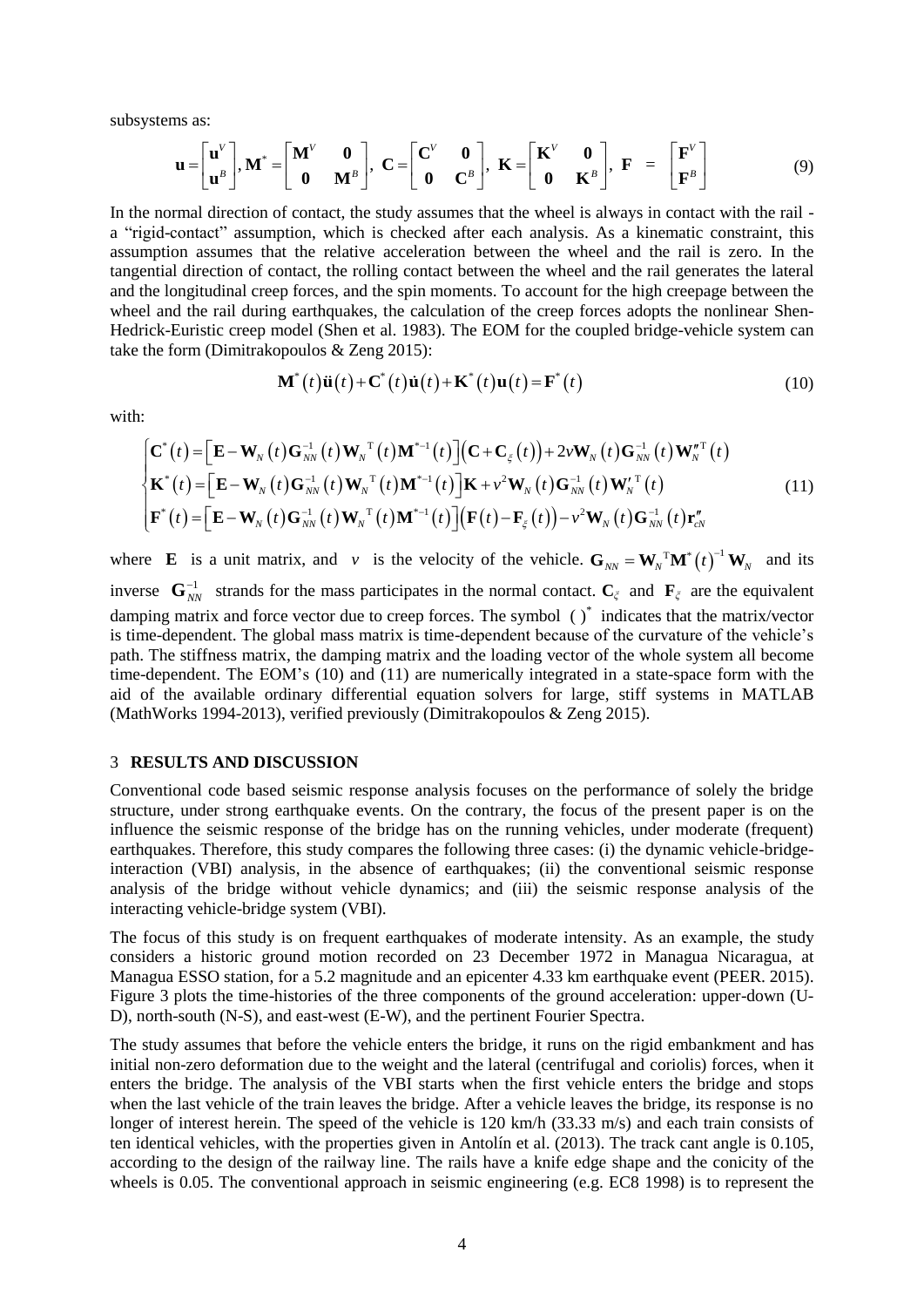traffic during an earthquake as an additional quasi-permanent mass. According to EC8 (1998), for railway bridges, the additional mass is:  $\psi_{2,1}Q_{k,1}=0.3Q_{k,1}$ . The effective flexural stiffness of the piers and the effective torsional stiffness of the deck are taken half the uncracked stiffness (assuming solid sections) (EC8 1998).



<span id="page-4-0"></span>*Figure 3. The acceleration time-histories (a, c, e) and the pertinent Fourier Spectra (b, d, f) of the three components of the ground motion recorded in 1972 in Managua Nicaragua, at Managua ESSO station.* 

The proposed seismic analysis of the VBI system assumes that the earthquake strikes when the first vehicle enters the bridge. Later, different time instants the earthquake occurs are investigated. The mass of the vehicles is modeled directly through the properties of the 3D multibody model with the mass matrix  $M^V$  in Eq. [\(3\),](#page-2-0) and hence it is unnecessary to increase further the mass by  $0.3Q_{k,1}$ .

[Figure 4](#page-5-0) plots the time-histories of the bridge displacement [\(Figure 4](#page-5-0) (a) and (c)) and the pertinent Fourier Spectra [\(Figure 4](#page-5-0) (b) and (d)). The time-histories plots correspond to the three cases (i) to (iii), while the Fourier Spectra to the cases (ii) and (iii). The deformation pattern of the bridge is different, due to the running vehicles (Case 1: blue solid line) and due to the seismic loading (Case 2: gray dotted line), when either is considered independently. Due to the running vehicles (blue solid line) the bridge deflects almost statically downwards in the vertical direction, and in the sense of the centrifugal forces and coriolis forces in the radial direction. On the other hand, the seismic induced bridge vibration is of alternating sign and of higher frequency (gray dotted line). Further, the proposed seismic analysis of the VBI (blue solid line) unveils the combined effects of the dynamic vehiclebridge interaction (blue solid line) and the seismic shaking (gray dotted line). Under seismic excitation, the deck vibrates about its undeflected (zero) geometry (gray dotted line). However, when the interaction with the vehicles is considered (Case 3: black solid line), the vibration of the deck takes place about the deflected, due to the moving vehicles, geometry. Besides, for the examined ground motion and vehicle model, the earthquake shaking dominates the response of the bridge, rather than the vehicle dynamics. For the pertinent Fourier Spectra [\(Figure 4](#page-5-0) (b) and (d)), the additional mass due to the traffic  $(0.3Q_{k,1})$  decreases somewhat the frequencies of the bridge, from 1.57 Hz to 1.48 Hz [\(Figure 4](#page-5-0) (b) and (d)). Recall that the predominant frequency of the lateral component of the earthquake excitation is 1.56 Hz [\(Figure 3](#page-4-0) (f)). It is expected that the radial displacement of the bridge from the proposed seismic analysis is larger than that from the conventional analysis, as 1.57 Hz is closer to 1.56 Hz. However, the result from [Figure 4](#page-5-0) (c) displays the opposite trend, which is attributed to the damping effect the multibody vehicles on the vibration of the deck. This observation verifies the previous conclusions of Kim et al. (2007).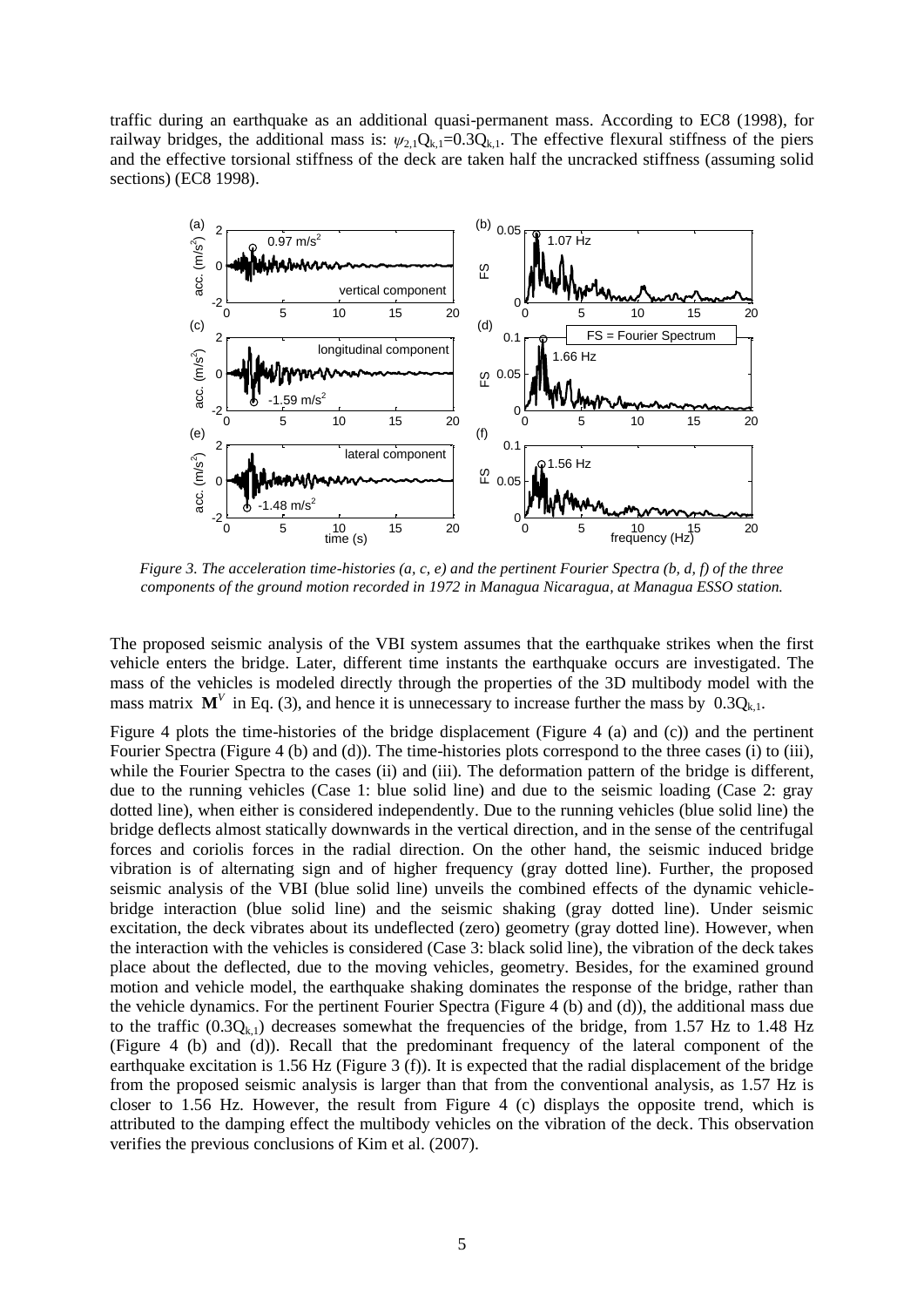

<span id="page-5-0"></span>*Figure 4. The displacement time-histories of the midpoint of the bridge and pertinent Fourier Spectra: (a and b) the vertical direction and (c and d) the radial direction.* 

The position of a running vehicle on a bridge when the earthquake strikes, affects the response of the coupled vehicle-bridge system. However, it is unpredictable. [Figure 5](#page-6-0) investigates the seismic response of the bridge for three different locations of the vehicle on the deck, when the earthquake strikes. These three positions considered correspond to the first vehicle arriving at the midpoint of the first/middle/last span of the deck. The time is set to zero when the first vehicle enters the bridge. Accordingly, the three time instants are 0.54 s, 3.11 s and 5.67 s. Interestingly, the intense part of the seismic response of the bridge shifts in time following the strong ground motion duration of the seismic excitation.

This vehicle-bridge-earthquake 'timing' problem is not so important for the peak response of the bridge. However, it is dominant for the peak response of the vehicle (running on the bridge). [Figure 6](#page-6-1) investigates the effect of the time instants the earthquake strikes on the response of different vehicles. In particular, [Figure 6](#page-6-1) shows the accelerations of the car-body which determine the riding comfort, and the derailment factor and the offload factor to assess the operational safety. Recall that, the derail factor is the ratio of the lateral and the vertical contact force acting on the same wheel, whereas the offload factor is the ratio between the dynamic reduction of the vertical contact force (difference between the dynamic and the static contact force) and the static vertical contact force acting on the same wheel. [Figure 6](#page-6-1) (a) and (b) compares the different time instants the earthquake occurs with distinct line style (as in the legend). The riding comfort of the vehicles exceeds the pertinent contemporary code requirements [\(Figure 6](#page-6-1) (a) to (d)), e.g. (China's Ministry of railway 1986), 2.0  $\text{m/s}^2$  (vertical) and 1.5  $\text{m/s}^2$  (radial), for conventional train vehicles. This result is expected as these code requirements are established for no earthquake conditions. More significantly, the two important metrics of the safety of the running vehicle, the derailment factor and the offload factor, exceed the pertinent thresholds of 0.8 and 0.6, respectively. These results are alarming since they indicate that even frequent earthquakes, of moderate intensity, can threaten the safety of the vehicles running on the bridge during an earthquake.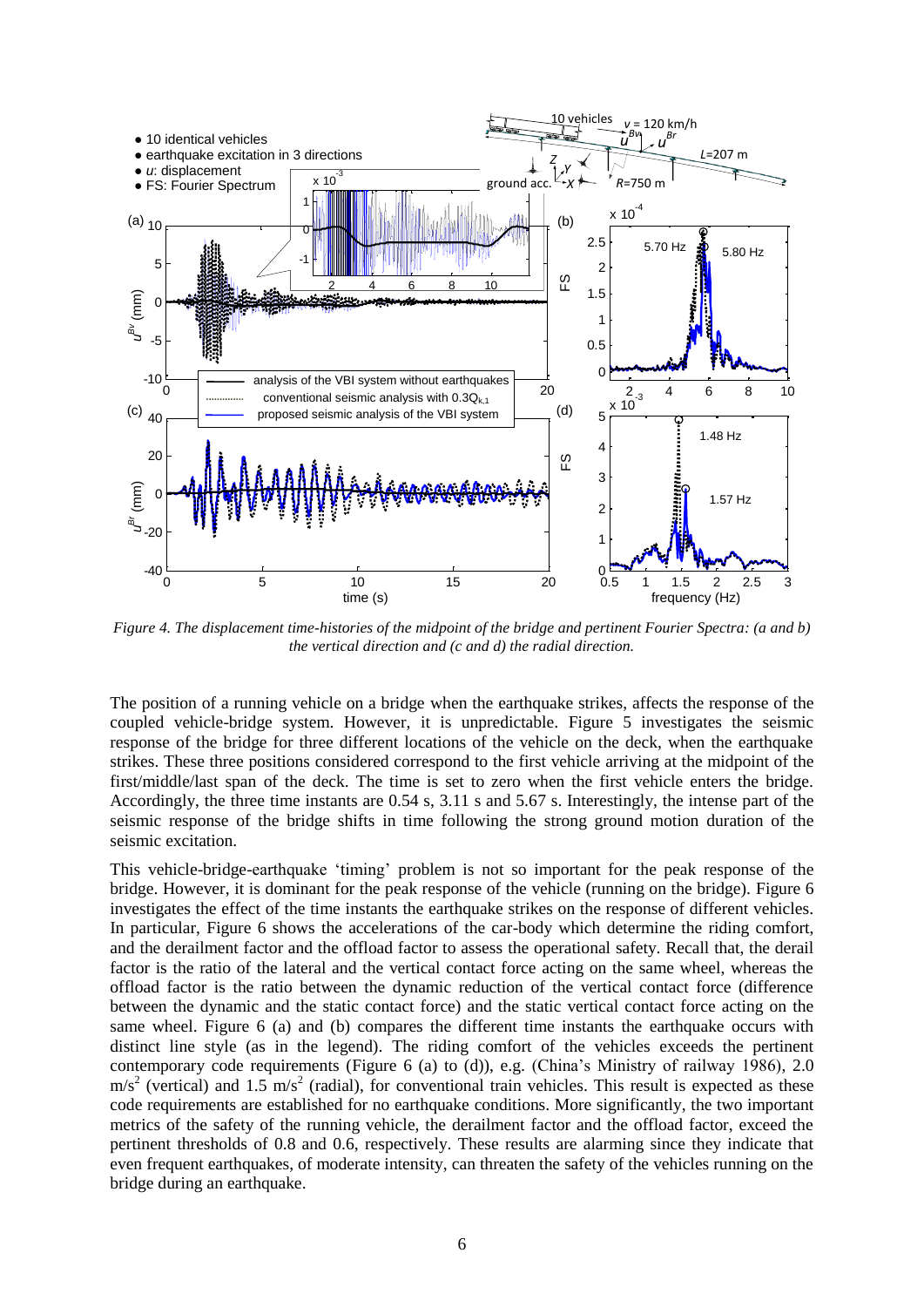

<span id="page-6-0"></span>*Figure 5. The (a) vertical and (b) radial displacement time-histories of the midpoint of the bridge considering different time instants the earthquake occurs.*



<span id="page-6-1"></span>*Figure 6. The vertical (a and b) and radial (c and d) acceleration time-histories of the first (a and c) and fifth (b and d) vehicles, and derailment factor and offload factor, considering different time instants the earthquake occurs.*